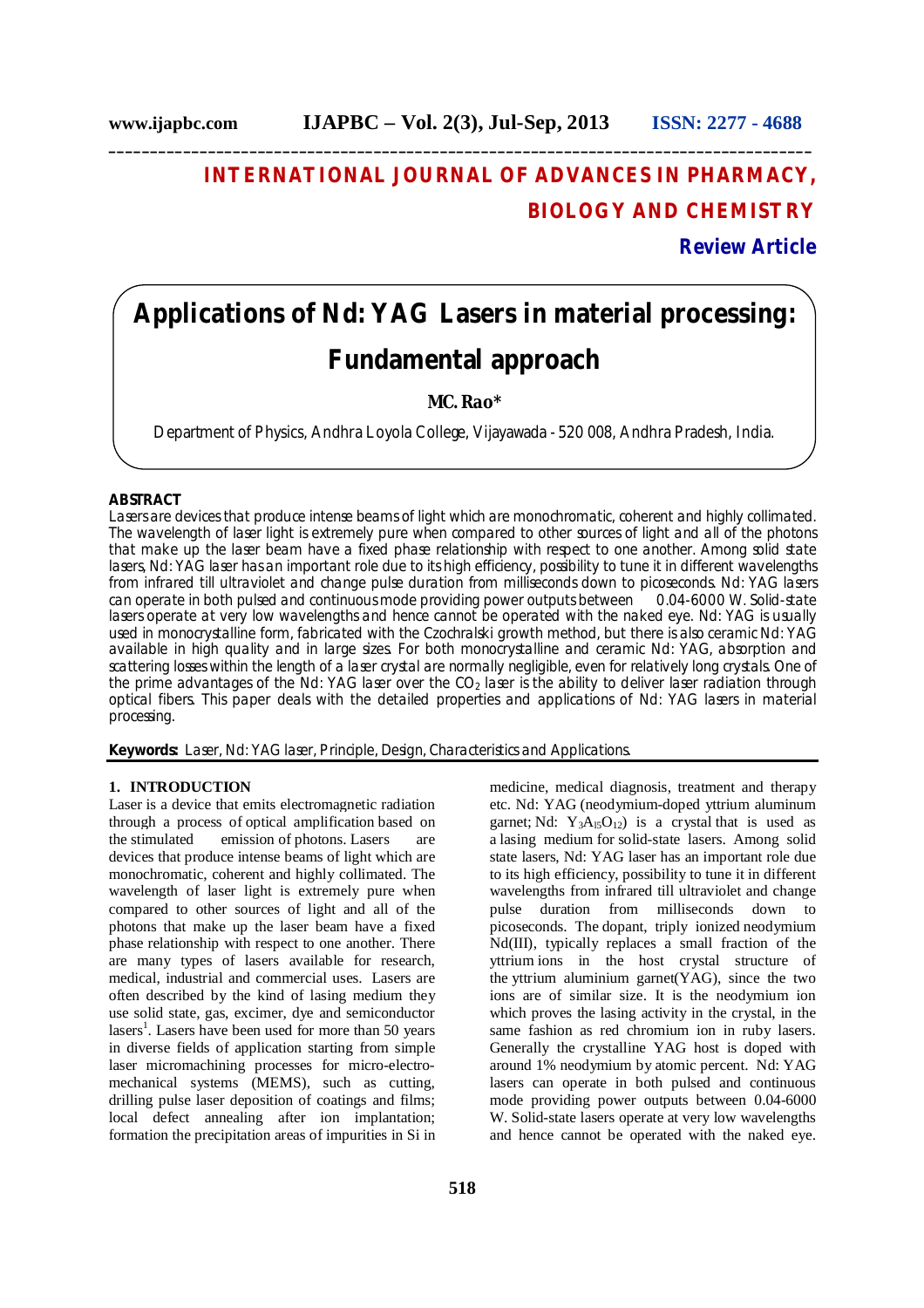Operators must wear special eyewear or use special screens to prevent damage to the retina<sup>2</sup>.

#### **2. GENERAL LASER PROPERTIES**

All lasers produce intense beams of light that are monochromatic, coherent and highly collimated. The wavelength of the laser light is extremely pure when compared to other sources of light and all of the photons that make up the laser beam have a fixed phase relationship with respect to one another. This causes the light to form a beam with a very low rate of expansion that can travel over great distances or can be focused to a very small spot with a brightness that can approximate that of the sun. Because of these properties, lasers are used in a wide variety of applications in all walks of life. All lasers include a gain medium, an excitation source and a resonator structure. Beyond these basic similarities, the lasers are very different in their size, output, beam quality, power consumption and operating life<sup>3</sup>.

## **3. CHARACTERISTICS OF Nd: YAG LASERS**

Nd: YAG is a four-level gain medium, offering substantial laser gain even for moderate excitation levels and pump intensities. The gain bandwidth is relatively small, but this allows for a high gain efficiency and thus low threshold pump power. Nd: YAG lasers can be diode pumped or lamp pumped. Lamp pumping is possible due to the broadband pump absorption mainly in the 800 nm region and the four-level characteristics. The most common Nd: YAG emission wavelength is 1064 nm. Starting with that wavelength, outputs at 532, 355 and 266 nm can be generated by frequency doubling, frequency tripling and frequency quadrupling, respectively. Other emission lines are at 946, 1123, 1319, 1338, 1415 and 1444 nm. When used at the 946 nm transition, Nd: YAG is a quasi-three-level gain medium, requiring significantly higher pump intensities. All other transitions are four-level transitions. Some of these, such as the one at 1123 nm, are very weak, so that efficient laser operation on these wavelengths is difficult to obtain: Even a moderate gain requires a high excitation density, which favors detrimental quenching effects, in addition, lasing at 1064 nm, the wavelength with much higher gain, has to be suppressed, for example by using suitable dichroic mirrors for building the laser resonator. However, with careful optimization, even on these weak transitions one can obtain substantial output powers<sup>4</sup>. Nd: YAG is usually used in monocrystalline form, fabricated with the Czochralski growth method, but there is also ceramic Nd: YAG available in high quality and in large sizes. For both monocrystalline and ceramic Nd: YAG, absorption and scattering losses within the

length of a laser crystal are normally negligible, even for relatively long crystals. Fig. 1 shows common pump and laser transitions of Nd: YAG laser.

#### **4. DESIGN OF Nd: YAG LASER**

The Nd: YAG laser is an optically pumped solid state laser system that is capable of providing high power laser beam. The lasing medium is a colorless and isotropic crystal Yttrium aluminium garnet (YAG:  $Y_2A_1O_{12}$ ) having a four operational levels of energy. The yttrium aluminium garnet is doped with some amount of neodymium. When sufficiently intense light is allowed to fall on this crystal, population inversion occurs and atoms in the crystal structure absorb this incident light to perform transitions from the ground state to the absorption bands. This is often done with the help of a flash tube. The transition from the absorption bands to the upper energy laser levels is very smooth. The decays from these higher levels back to the ground state are longer in duration than the transitions to the higher levels. Due to this long lifetime, the atoms deexcite back to the ground states almost spontaneously, thus producing a laser beam. Fig. 2 shows the schematic representation of Nd: YAG laser<sup>5</sup>. For continuous wave  $(CW)$ operation, it is often more desirable to have a steady pump beam, and less waste heat whenever possible. For these reasons, along with falling prices, solid state CW lasers are becoming increasingly pumped with semiconductor diode lasers. The other notable reason is overall efficiency flash lamp pumps typically provide up to 3% efficiency, whereas diode lasers permit almost 50% efficiency. Fig. 3 shows the energy level diagram of Nd: YAG laser. The typical diode laser is simply tuned to output along the required 808.4 nm line. Due to the relationship between current, temperature, and wavelength outputted from a diode laser, these pumps employ a computerized controller for both consistent power delivery and stable temperature. Only with these tools can the diode laser output be both accurately tuned and stable, and the expected efficiency realized<sup>6</sup>.

## **5. APPLICATIONS**

One of the prime advantages of the Nd: YAG laser over the  $CO<sub>2</sub>$  laser is the ability to deliver laser radiation through optical fibers. Fortuitously, the 1.06 μm output wave length of the Nd:YAG laser falls within the wavelength range in which glass fibers have low attenuation, so propagation of Nd: YAG laser radiation over distances of as much as several hundred meters is possible with minimal  $loss<sup>7</sup>$ . Manufacturers recommend the use of Nd: YAG laser for soft tissue periodontal procedures such as debridement of diseased epithelial linings,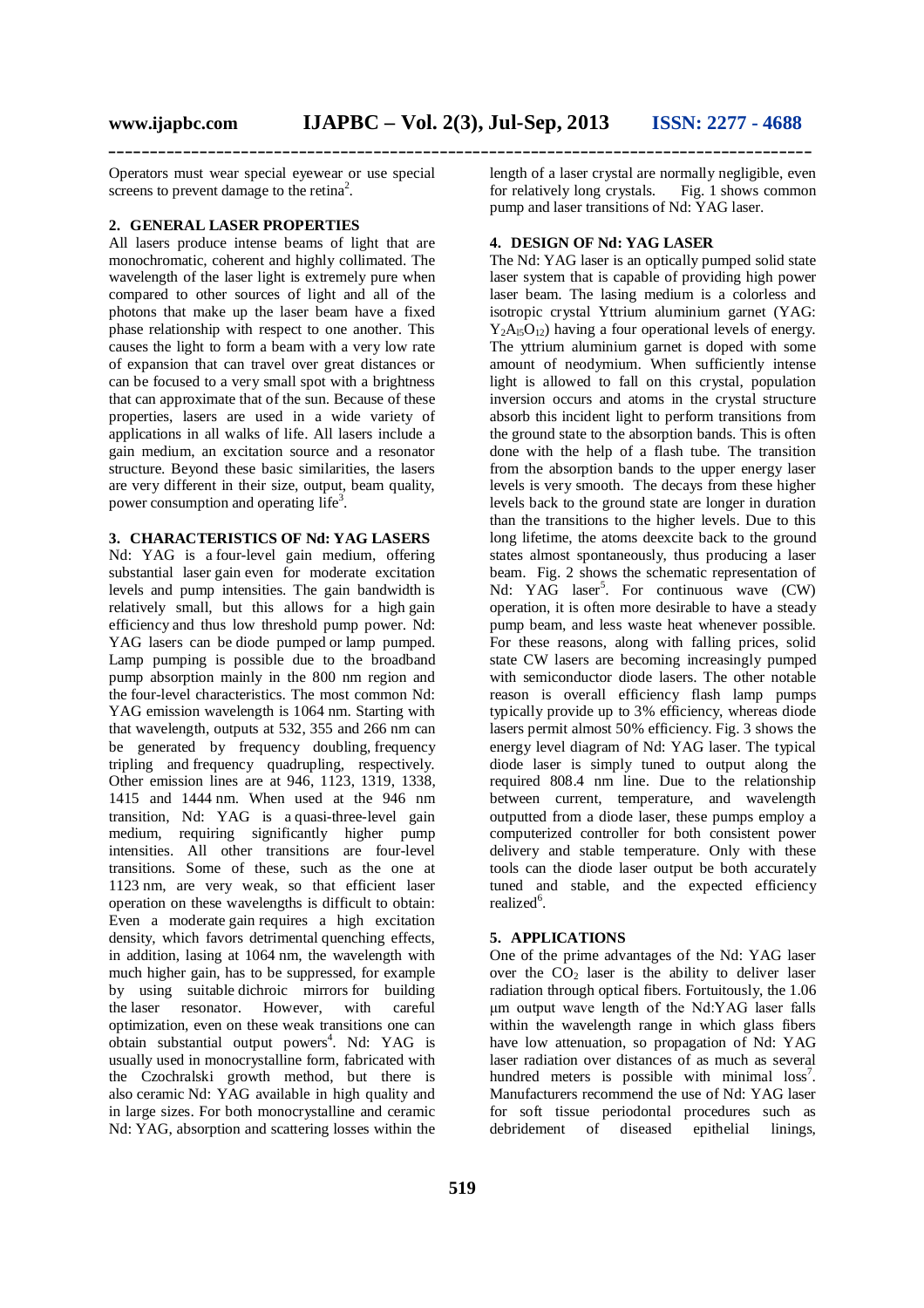gingivoplasty, crown lengthening, vestibuloplasty, gingivectomy and reduction of drug-induced gingival hypertrophy. Many of these procedures involve removal of soft tissue in areas adjacent to teeth which may have amalgam restorations in close proximity to the working area. Accidental laser exposure to such restorations is a distinct possibility<sup>8</sup>.

With the development of modern medical lasers, laser therapy has gained an increasing role in the wide spectrum of treatment modalities. Also in oncology, laser techniques have become interesting alternatives in radical tumor resection and to palliative tumor treatment methods. Due to the great variability of induced tissue reactions from microsurgical precise coagulation and cutting to voluminous coagulation or tumor vaporization, the Nd: YAG laser is the most important surgical laser. The possibility of transmitting its light through flexible fibers allows wide variation of applications and tissue effects. Even if this laser is mostly known for its ability of volume coagulation, which is due to its large optical penetration depth, it shows a reaction depth which can be varied in the widest range of all medical lasers by using the appropriate parameters<sup>9</sup>. The longest experience exists with all applications of voluminous coagulation for hemostasis and tumor destruction. Microsurgical preparation with the Nd: YAG laser became possible for the first time with the introduction of contact surgery with sapphire tips. The great disadvantages of sapphire tips in practical use led us to introduce bare fiber contact surgery in 1983. Due to the easy handling and cheap method of bare fiber, this is at present our standard method for all contact applications, especially in endoscopic procedures. Because light in the near-infrared range has the greatest penetration depth in tissue, it is also possible to produce homogeneous coagulation during direct irradiation of the diseased area by the fiber introduced percutaneously into the tissue to be treated. This method, called interstitial laser-induced thermotherapy  $(LITT)^{10}$ . At the same time, interstitial laser therapy with bare fiber was introduced in our center. The first applications were for vascular malformations and hemangiomas<sup>11</sup>.

Today, the most used laser in dentistry operates in the pulsed regime with pulse duration ranging from a millisecond to nanoseconds. Q-switched Nd: YAG normally operates in 300 ns, while Nd: YAG freerunning presents operation in the 1-ms regime. Down to ns pulse duration is normally referred to as a shortpulsed laser. In this regime of operation, the main mechanism of ablation occurs through vaporization. Larger pulses up to the microsecond range generate much heat during the ablation process and normally encounter constraints and limitations in applications of dentistry. Collaterally damaged material due to

thermal effects is commonly present<sup>12</sup>. The laser pulse duration is an important parameter due to the fact that, in this time frame, heat diffusion plays a very important role in the interaction mechanism involving light and tissue. The excess heating may have strong side effects, since the temperature in the inner part of the tooth can reach variation values higher than  $10^{0}$ C with great chance of permanent damage. Shortening the pulses minimizes heating effects and introduces new mechanisms, such as plasma-mediated ablation $13, 14$ .

Nd: YAG laser cutting becomes an excellent machining process because of high laser beam intensity, low mean beam power, good focusing characteristics due to very small pulse duration and narrow heat affected zone (HAZ). There has been growing interest in recent years in the use of pulsed Nd: YAG lasers for precision cutting of thin sheet metals and for applications that demand narrow kerf widths and intricate cut profiles<sup>15</sup>. Due to its shorter wavelength in comparison to  $CO<sub>2</sub>$ , it is reflected to a lesser extent by metallic surfaces and this high absorptivity of the Nd: YAG laser enables cutting of even highly reflective materials with relatively less power. Materials having high thermal conductivity give poor results when cut by  $CO<sub>2</sub>$  laser. Due to shorter thermal interaction time Nd: YAG laser gives better results. In pulsed mode, high incident peak power output facilitates thick material cutting. Furthermore, enhanced transmission through plasma, wider choice of optical materials and flexibility in handling with the advent of fibre optic beam delivery is also some of the interesting characteristics of the Nd: YAG laser<sup>16, 17</sup>. Fig. 4 shows Nd: YAG laser beam cutting machine.



**Fig. 1: Common pump and laser transitions of Nd: YAG laser**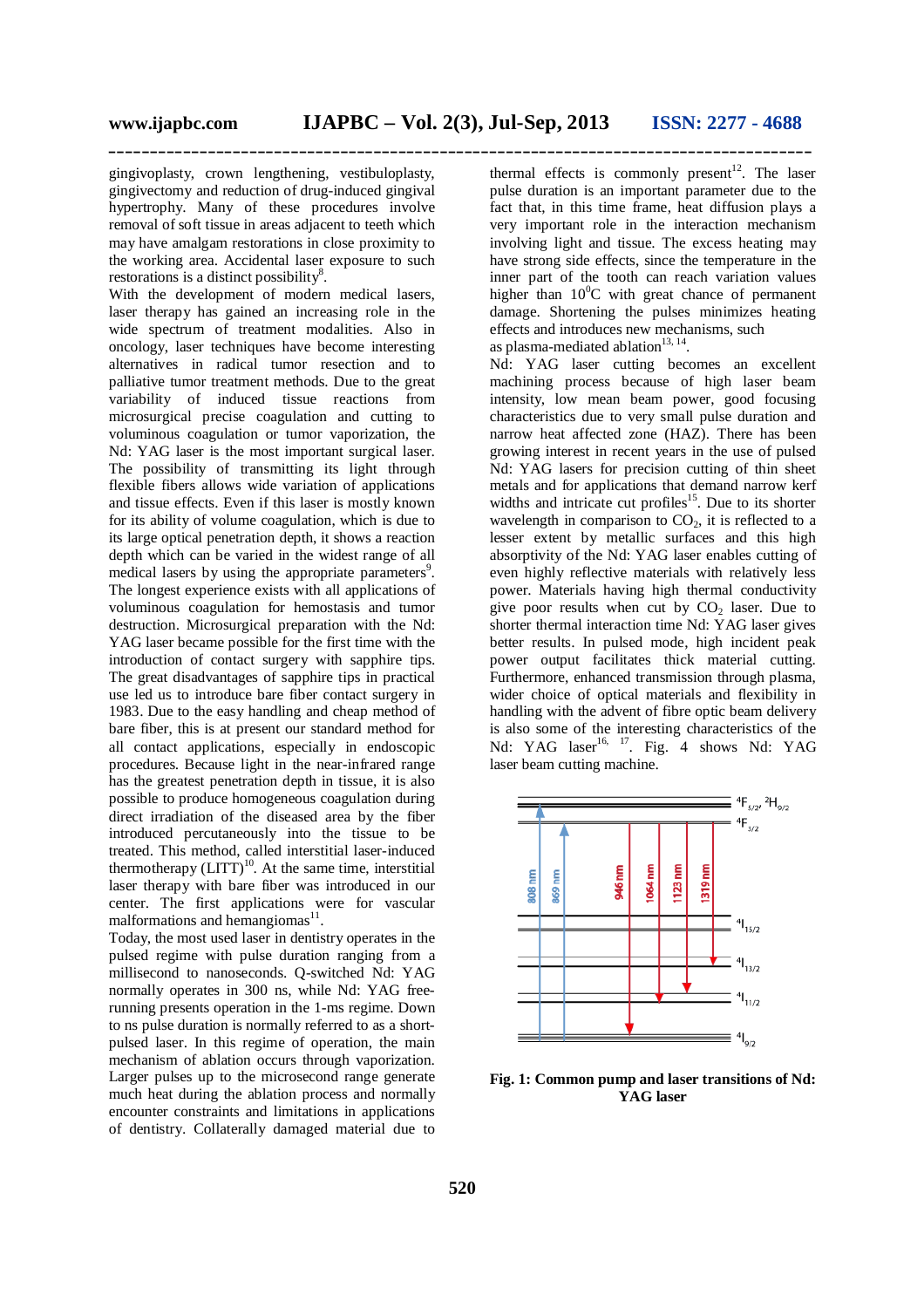

**Fig. 2: Schematic representation of Nd: YAG laser**



**Fig. 3: Energy level diagram of Nd: YAG laser**



**Fig. 4: Nd: YAG laser beam cutting machine**

## **6. CONCLUSIONS**

A laser is a device that emits electromagnetic radiation through a process of optical amplification based on the stimulated emission of photons. The wavelength of laser light is extremely pure when compared to other sources of light and all of the photons that make up the laser beam have a fixed phase relationship with respect to one another. Among solid state lasers, Nd: YAG laser has an important role due to its high efficiency, possibility to tune it in different wavelengths from infrared till ultraviolet and change pulse duration from milliseconds down to picoseconds. Nd: YAG is a four-level gain medium, offering substantial laser gain even for moderate excitation levels and pump intensities. The gain bandwidth is relatively small, but this allows for a high gain efficiency and thus low threshold pump power. Nd: YAG lasers can be diode pumped or lamp pumped. With the development of modern medical lasers, laser therapy has gained an increasing role in the wide spectrum of treatment modalities. Also in oncology, laser techniques have become interesting alternatives in radical tumor resection and to palliative tumor treatment methods. Due to the great variability of induced tissue reactions from microsurgical precise coagulation and cutting to voluminous coagulation or tumor vaporization, the Nd: YAG laser is the most important surgical laser. Today, the most used laser in dentistry operates in the pulsed regime with pulse duration ranging from a millisecond to nanoseconds. Q-switched Nd: YAG normally operates in 300 ns, while Nd: YAG free-running presents operation in the 1-ms regime.

#### **ACKNOWLEDGEMENTS**

The author (M. C. Rao) is thankful to UGC for providing the financial assistance through Major Research Project (Link No. F. No. 40-24/2011(SR))

#### **REFERENCES**

- 1. Karman GP, McDonald GS, New GHC and Woerdman JP. Natur.*,* 1999;402:138.
- 2. Geusic JE, Marcos HM and Van Uitert LG. Appl Phys Lett. 1964;4:182.
- 3. Phipps CR, Reilly JP and Campbell JW J Laser and Particle Beams. 2000;18;661.
- 4. Chaoyang L. Opt Express. 2010;18;7923.
- 5. Koechner W. Solid State Engg. Springer-Verlag, Berlin, 1999.
- 6. Mash C. Nd: YAG laser report, 2011.
- 7. Duley WW, Laser Welding, John Wiley & Sons, New York, 1999:67.
- 8. Cernavin I and Hogan SP. J Aus Den. 1999;44:98.